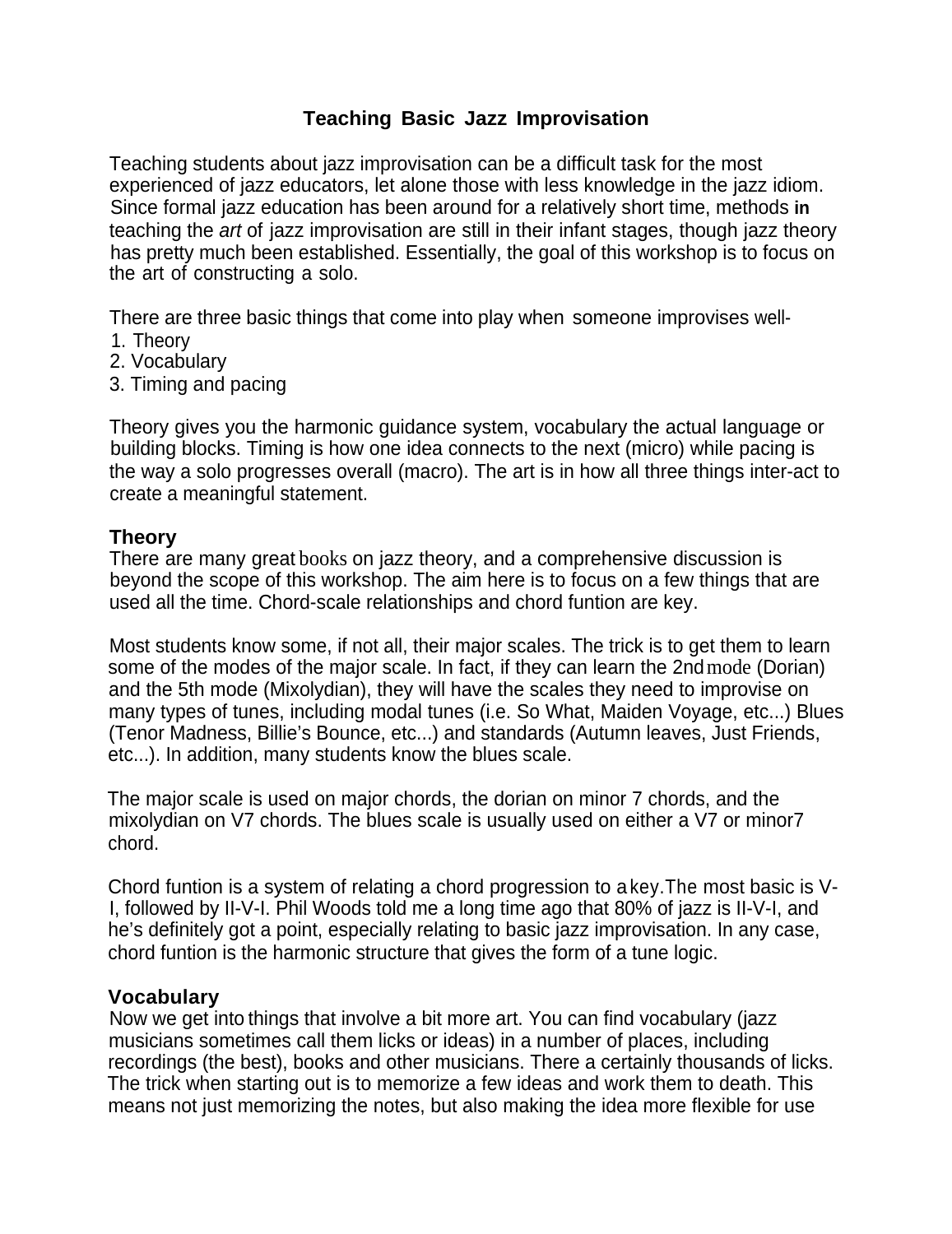when improvising by practicing the idea on different beats.

Many jazz improvisers practice constructing solos with a finite set of ideas, then improvise off of those when performing, creating a good flow. They then combine that with the spirit of the moment, timing, musicality (i.e. art) to create something both improvised and unique.

Ideas can be just about anything, from lyrical melodies, artful use of scales, arpeggios, patterns, etc. . . One great source of ideas for beginning improvisers is the music of Miles Davis, especially his recording 'Kind of Blue'. Between all the great solos played by Miles, Coltrane, Adderley, etc... you get literally hundreds of ideas. Miles' solos are especially good for young students. They are lyrical, timed beautifully, and perfectly demonstrate the use of scales, blues ideas, arpeggios, and how they compliment each other. They are also not too technically demanding, and work on most any instrument. I highly recommend that teachers use this as a major teaching resource.

Ultimately, you want students to figure out ideas and even whole solos from a recording. This is the best, and in fact only, way to become a great improviser. Transcribing is another huge topic that is also beyond the scope of this workshop.

It's a good idea for the student to have a manuscript book with all of the ideas they've learned written down. This is their "dictionary" of licks, so to speak. If they are really into it, have them start learning some of the licks in other keys.

#### **Timing and Pacing**

First of all, students have to remember that they are improvising within the framework of time, both rhythmic and harmonic. Therefore, it's critical that they know where the time is. In other words, know where one is, and where they are in the form.

Once students have really memorized the above mentioned scales and a few (the more, the better) ideas, the next step is to learn how to put them together, which is an abstract concept more dependent on experience and taste than creating vocabulary is. Have them pick a tune (i.e. So What' from 'Kind of Blue'), and using their dictionary of licks, along with scales and arpeggios, write out a chorus or two. Have them listen to a great improviser (i.e. Miles) for ways of timing things, especially the use of rests. The goal is to write out and ideal solo and memorize it. By doing this, they are developing their improvisational instincts, getting a feel for how things are put together.

Next inter-change, or graft, sections. For example, play the 2nd chorus, then the 1st chorus. Or switch around A sections (2nd A section, 1st A section, 3rd A section). This greatly increases the flexibility of the vocabulary, better enabling the student to use it off the cuff. In other words, they're not locked into one way of playing something. This goes a long way towards creating a more artful improvised solo.